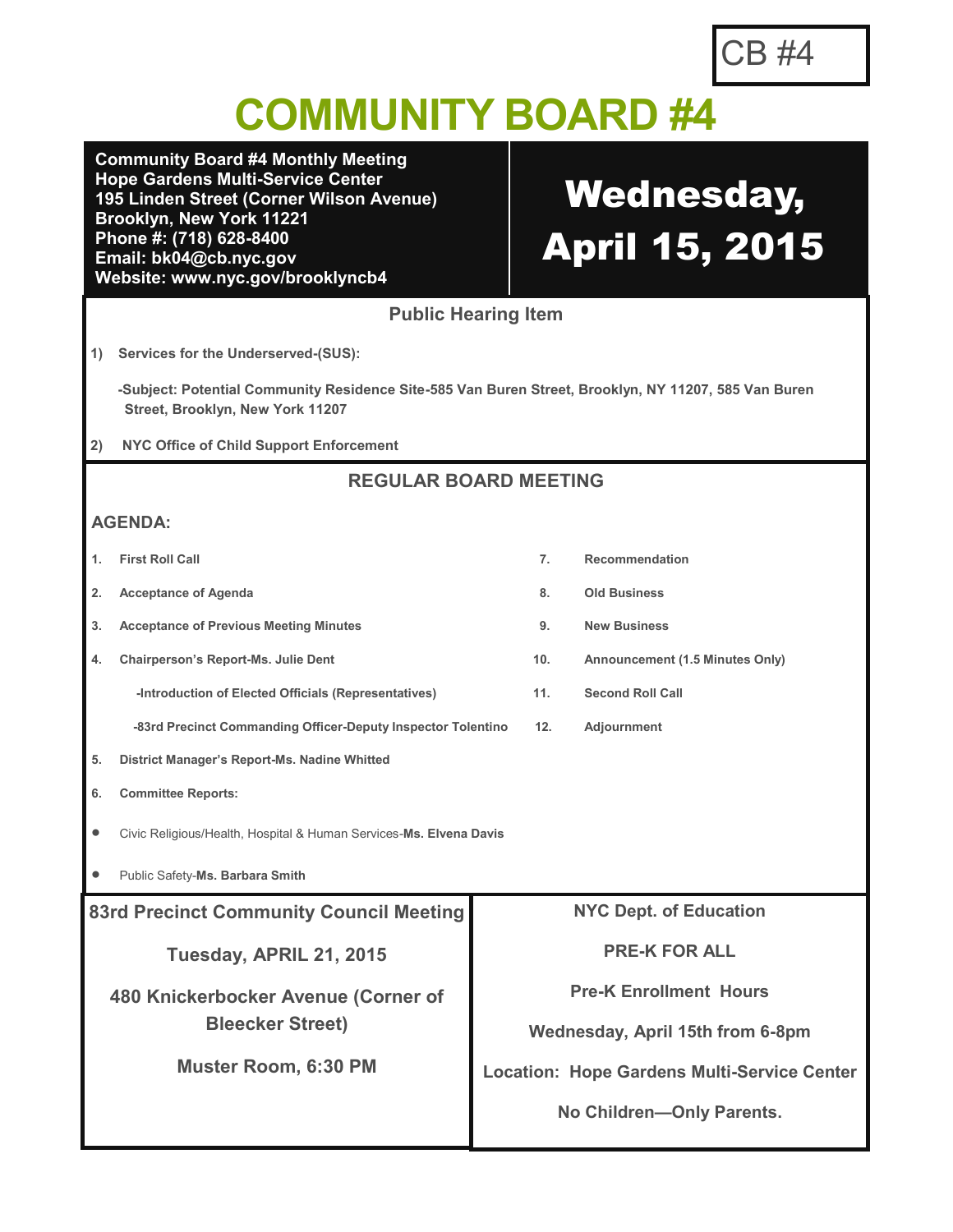

### **Community Board #4**



Brooklyn Borough President **Eric L. Adams** and **The Brooklyn City Council Delegation**

Invite you to meet with Representatives from **NYC Department s of Finance, Environmental Protection** and **Housing Preservation and Development**

**Did You Receive A Lien Sale Warning? To Protect Your Homes**

**Join Us** 

**Wednesday, April 15, 2015—**4:00 PM to 8:00 PM

**Brooklyn Borough Hall /** 209 Joralemon Street, Brooklyn, NY 11201 / The Community Room /

**RSVP 718-802-4875**

A lien is a **LEGAL CLAIM AGAINST YOUR PROPERTY FOR UNPAID WATER AND SEWER CHARGES, PROPERTY TAXES** or emergency repairs as well as other municipal charges.

**Meet one-on-one with representatives to discuss:**

- **Eligibility for exemptions from a lien sale**
- **Eligibility for debt assistance**
- **Eligibility for no money down payment agreement**

**ZUMBA Fitness** 

**Free Zumba Classes**

**At Life Audrey Johnson Learning Center**

With instructor **Yvanna Nazaire** 

**(917-747-7248)**

**Monday's and Wednesday's** Starting on **April 6th, 2015**

**From 5:00 PM—6:00 PM**

Make sure to bring a towel

and a bottle of water...

**Health Fair**

**Pg. 2**

j<br>Lo

**The Health Fair will be held on** 

**Friday, April 17, 2015**

**From 10:45am—4:40pm**

**At the Audrey Johnson Learning Center**

**Located at**

**272 Moffat Street, Brooklyn, NY 11207**

**If you would like to reserve a table at our health fair, please contact the Audrey Johnson Learning Center by either email or phone call by Friday, April 10, 2015. Please ask for Beatriz Velez.** 

**Email: audreyjo272@aol.com**

**Tel: (718) 574-0130**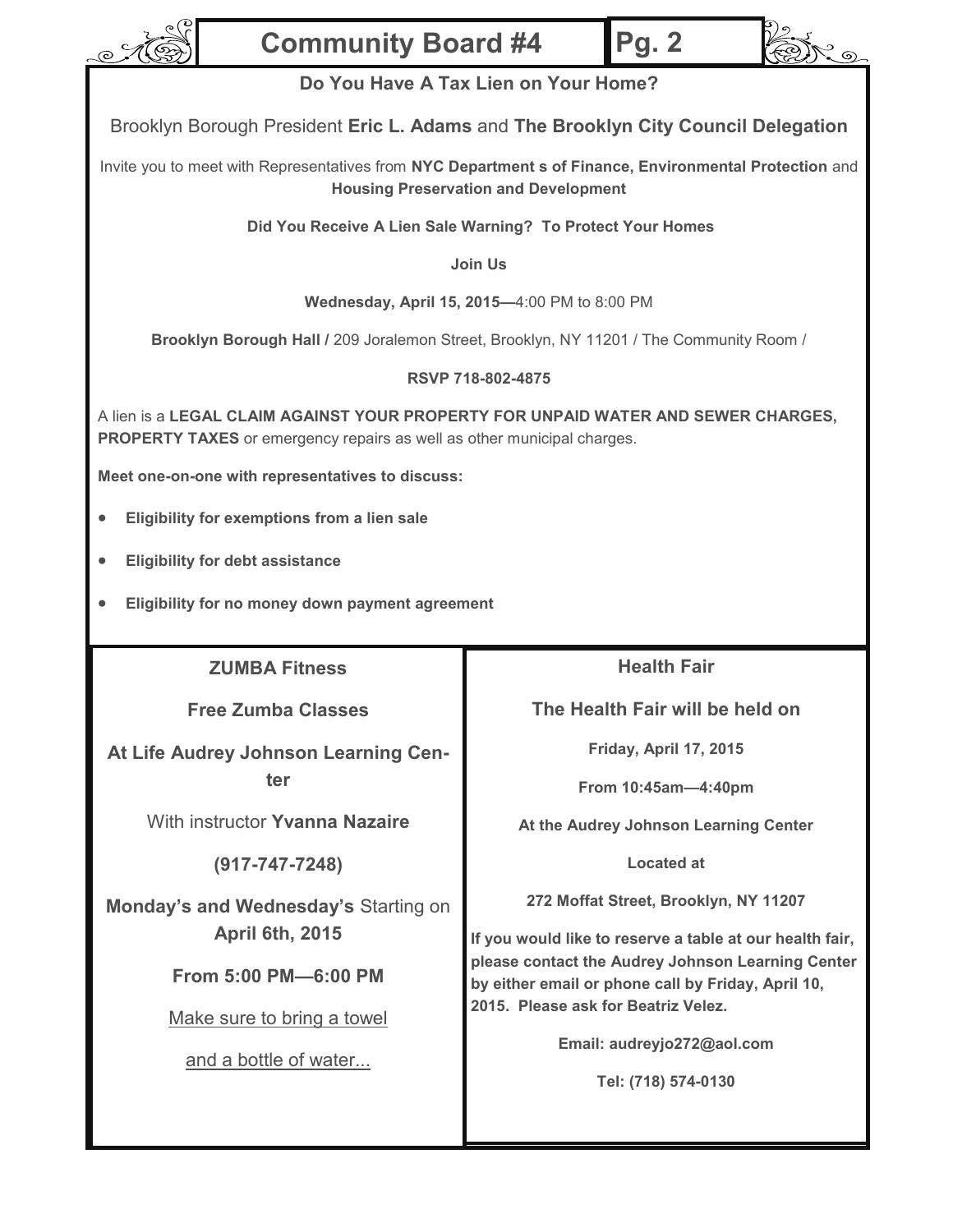

When: **Every Wednesday and Thursday, 2PM**

Where: **St. Nicks Alliance Workforce, 790 Broadway, 2nd Fl., Brooklyn, NY 11206 (J/M Train to Flushing Avenue and B/46/47/57/15 buses to Flushing Avenue)**

Contact Info: **Phone #: (718) 302-2057 Ext. 231 / Website: www.stnicksalliance.org**

Train for a career as an: **Environmental Remediation Technician** or as a **Commercial Driver.** To find out the **basic requirements and what you will learn** from these 2 positions please either **call or visit website** to get **full details** about both positions.

**Ridgewood Bushwick Senior Citizens Council, Inc. (RBSCC)**

**Community Artist Project-Local Artists being seek.**

**Public Art coming to a wall near YOU!** Are **YOU a Bushwick Artist** who wants to make a large scale art piece for a **RBSCC** exterior wall? **Art for Bushwick by Bushwick!** 

**RBSCC, 217 Wyckoff Avenue corner Greene Avenue.** For more info or for a proposal forms: **718-366-3800 Ext: 1032** / **bblood@rbscc.org**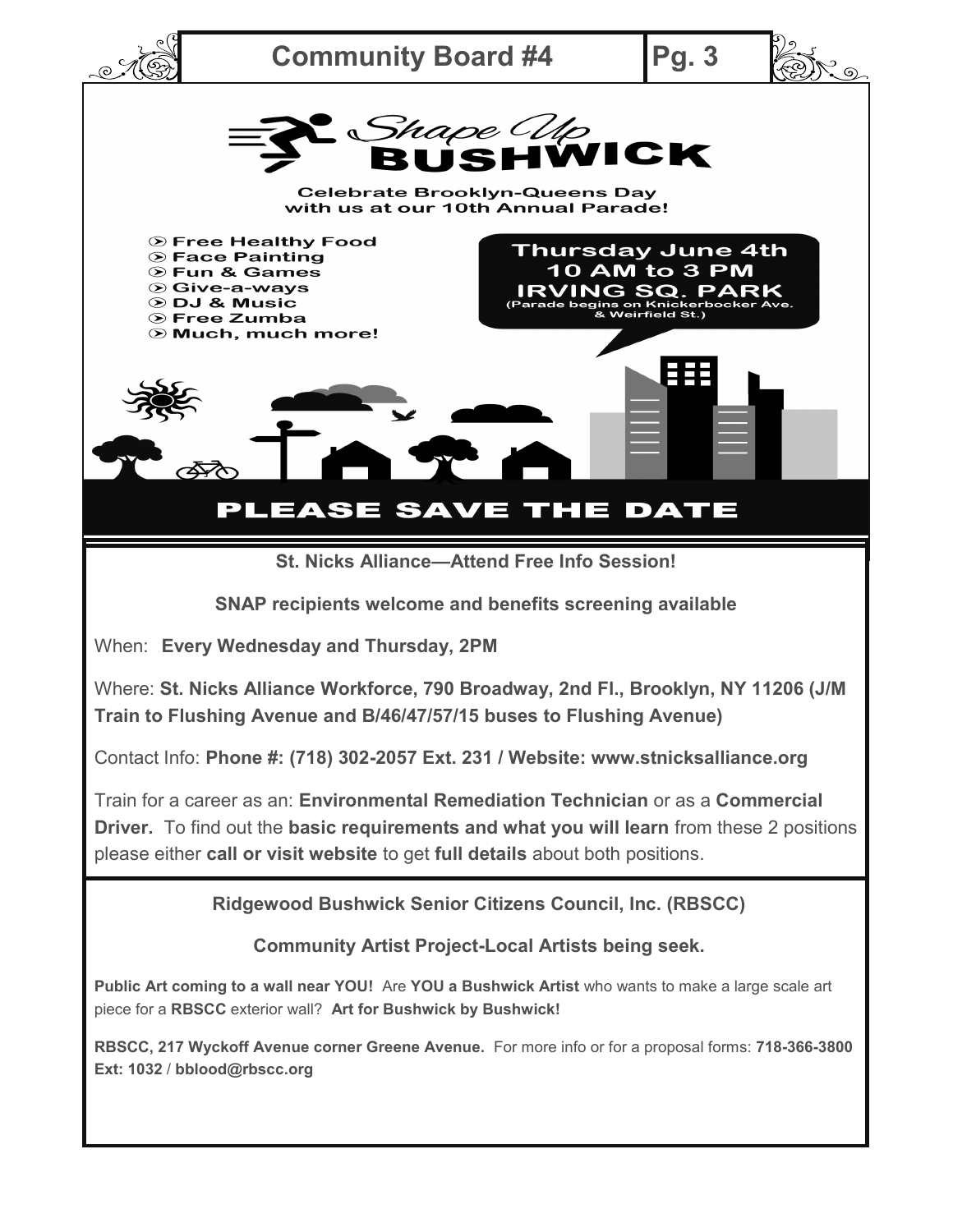

## **Community Board #4 Pg. 4**



### **Magnolia Tree Earth Center of Bedford Stuyvesant Green Institute**

#### **Spring Curriculum 2015**

- **Create your own garden—April 21st 6:30PM-8:30PM**
- **House Plants 101—April 28th 6:30PM-8:30PM**
- **Container Gardening-May 5th 6:30PM-8:30PM**
- **Soil Management-May 12th 6:30PM-8:30PM**
- **Tree Care-May 19th 6:30PM-8:30PM**
- **Composting-May 26th 6:30PM-8:30PM**
- **Recycling energy saving lighting-June 2nd 6:30PM-8:30PM**
- **Floral arrangements-June 9th 6:30PM-8:30PM**
- **Practical use of solar power for the home-June 16th 6:30PM-8:30PM**
- **Energy saving tips for all seasons-June 23rd 6:30PM-8:30PM**

**All classes are at 677 Lafayette Avenue on the second floor each class is only \$5.00. Take all 10 classes for \$40**

**To Register Contact Wayne Devonish– Phone #: 917-297-2365 / Email: wmdkaos@aol.com**

**Roland Hayes I.S. 291** 

**Health Fair**

**Welcome to the Free Family Health Fair Don't miss this special event in the School yard**

231 Palmetto St., Bklyn, NY 11221

(718) 574-0361

Jacqueline Rosado, Principal

Eva Proctor, Assistant Principal—Marcia Sulit, Assistant Principal

**Saturday, May 16, 2015**

**10:00am to 3:00pm**

**Free Giveaways/ Free Child ID/ Library Card** 

**For more information, Please call (718) 574- 0361** 

**…..COME ONE COME ALL…..**

## **NYPD**

**PRESENTS FAMILY FUN DAY**

**Saturday, May 9, 2015**

**10 A.M.—3 P.M.**

**McCarren Park**

**Entrance Bedford Avenue & 12 Street**

**Food & Fun For Everyone**

**Music & Dancing, Face Painting, Child Safety ID's, Bike Riding, Bike & Electronic Device Registrations, Fun & Games, Rock Climbing Wall, Workshops, Health Insurance, Informational Tables.**